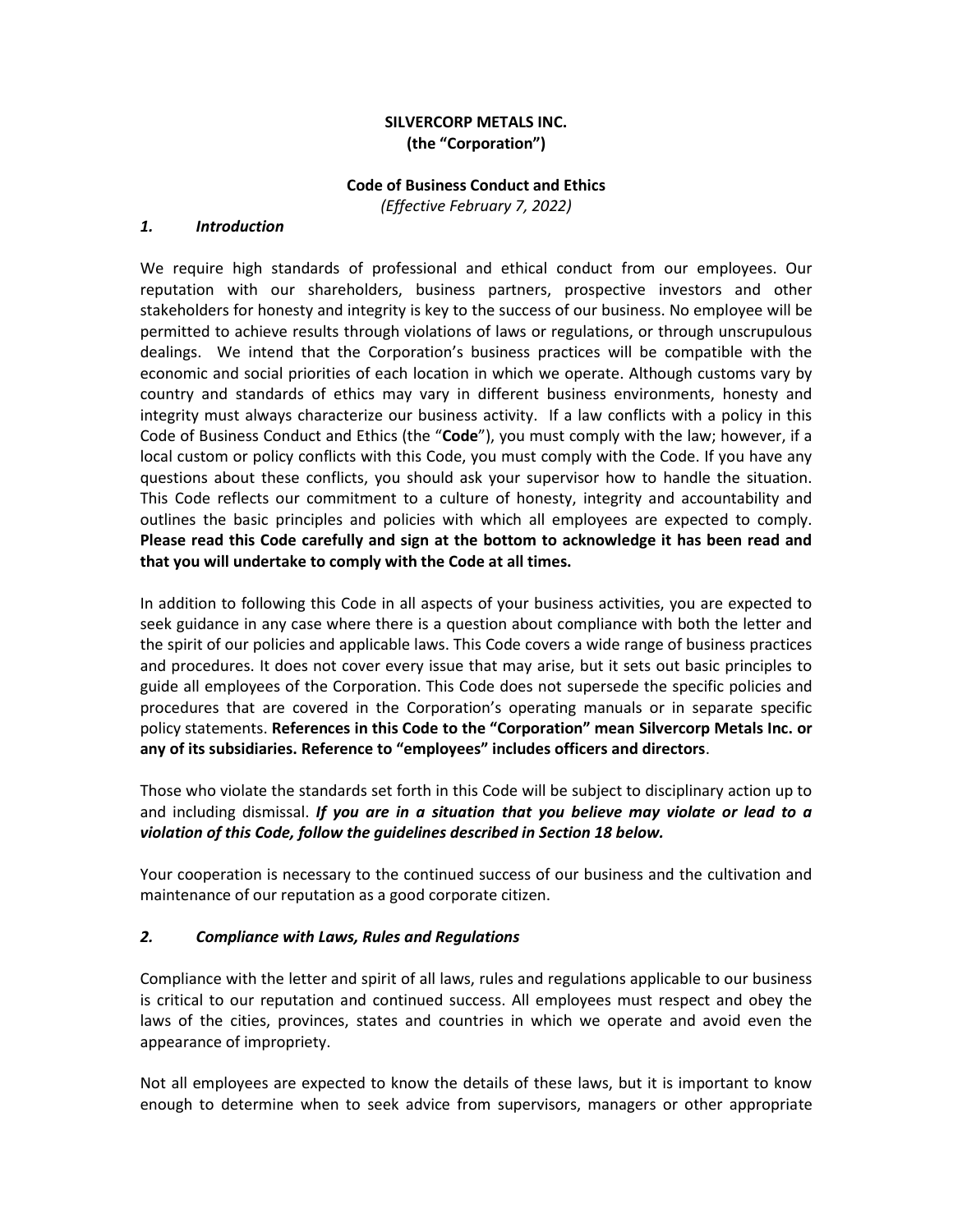personnel. The Corporation may hold information and training sessions to promote compliance with laws, rules and regulations, including insider trading laws.

### *3. Inside Information and Securities Trading*

The Corporation is a public company with its shares listed for trading on the TSX and NYSE American. A central requirement for public companies is that all buyers and sellers of a company's shares have access to the same material information about the company. Material information that has not been disclosed to the public either by press release or regulatory filing is referred to as "Inside" information. Trading in a company's shares based on having Inside information is a serious breach of Securities laws which can result in enforcement action being taken by regulators. This also applies to "tipping" others with the Inside information. Examples of Insider information are set out below. If there is unusual market activity immediately before a significant change to a company's share price, Securities regulators will review each trade to determine whether inside trading has occurred. **INSIDER TRADING IS A SERIOUS OFFENCE, which will result in employment termination** in addition to any enforcement regulators may take**.**

In the course of your employment, consulting activities, or as result of your role as a director, you may become aware of nonpublic information regarding the business, operations or securities of the Corporation. Unauthorized disclosure of any nonpublic information or the misuse of material nonpublic information in securities trading is strictly prohibited. It is not possible to define all situations where nonpublic information is "material", however, information should be regarded as material if there is a reasonable likelihood that it would be considered important to an investor in making an investment decision regarding the purchase or sale of the Corporation's securities. If in doubt check with a the General Counsel or Corporate Secretary of the Corporation. Nonpublic information is information that has not been previously disclosed to the general public and is otherwise not available to the general public. While it may be difficult to determine whether particular nonpublic information is material, there are various categories of information that are particularly sensitive and, as a general rule, should always be considered material. In addition, material information may be positive or negative. Examples of such information may include:

- Project exploration results, whether positive or negative
- Joint ventures with third parties, including information on the joint venture partner
- News of a pending or proposed merger or acquisition
- Financial results
- Major contract awards, cancellations or write-offs
- Exploration results or development milestones
- News of the disposition of material assets
- Impending bankruptcy or financial liquidity problems
- Gain or loss of a substantial property
- Stock splits
- New equity or debt offerings
- Significant litigation exposure due to actual or threatened litigation
- Changes in senior management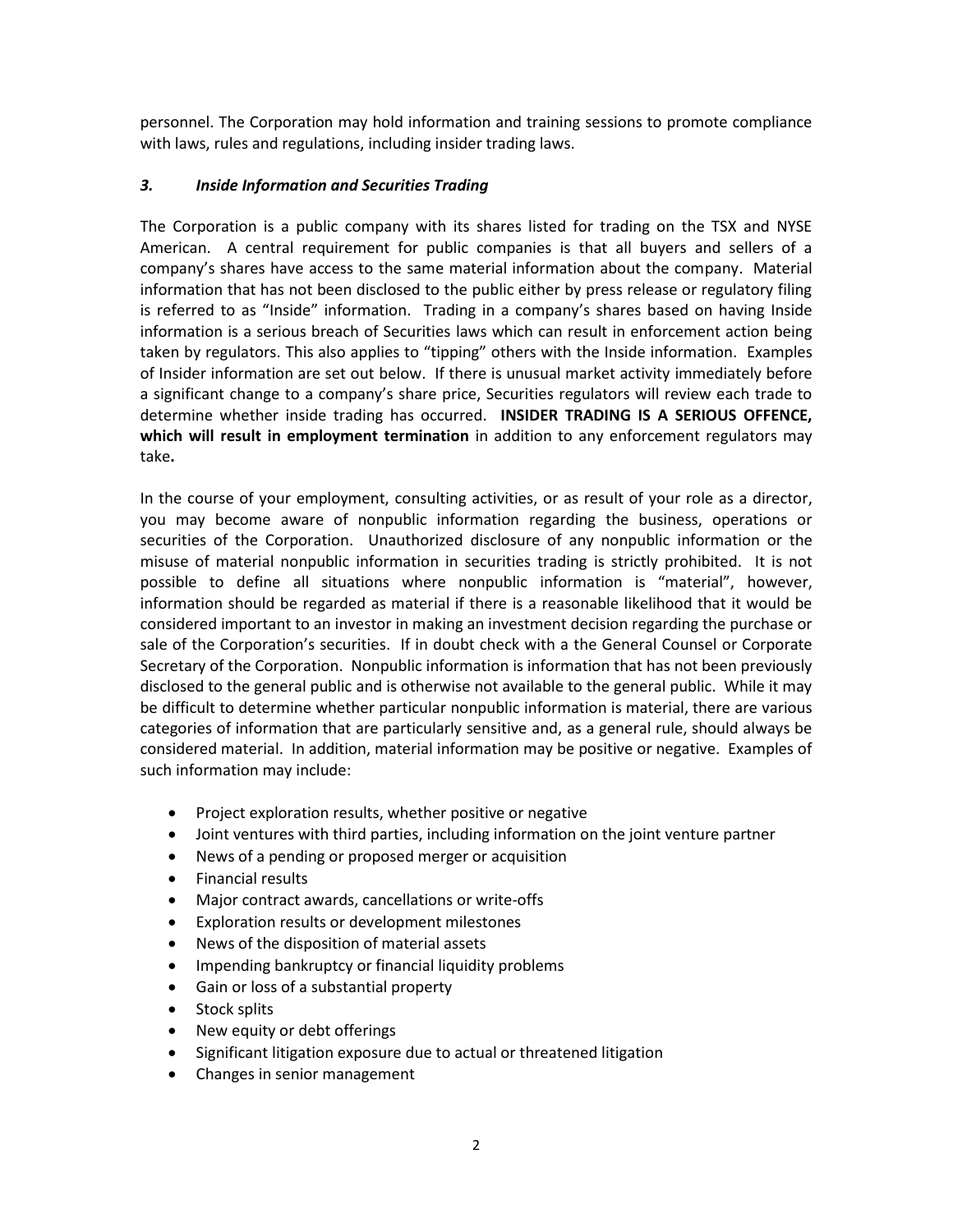- Projections of future earnings or losses
- Dividend issuance decisions

**Trading on Material Nonpublic Information**: With certain limited exceptions, no officer or director of the Corporation, no employee of the Corporation or its subsidiaries and no consultant or contractor to the Corporation or any of its subsidiaries and no members of the immediate family or household of any such person, shall engage in any transaction involving a purchase or sale of the Corporation's securities, including any offer to purchase or offer to sell, during any period commencing with the date that he or she possesses material nonpublic information concerning the Corporation, and ending at the close of business on the date of public disclosure of that information (usually by Press Release), or at such time as such nonpublic information is no longer material. Where a press release is issued immediately after market, no such trading shall be undertaken until after 11:00 a.m. (Vancouver time), of the following day on which the Corporation's shares trade.

**Tipping:** No insider shall disclose ("**tip**") material nonpublic information to any other person (including family members) where such information may be used by such person to his or her profit by trading in the securities of companies to which such information relates, nor shall such insider or related person make recommendations or express opinions on the basis of material nonpublic information as to trading in the Corporation's securities.

**Applicability of Insider Trading Regulations to Securities of Other Companies**: The insider trading guidelines described herein also apply to material nonpublic information relating to other companies related to the Corporation in any way, including the Corporation's joint venture partners or other companies the Corporation may have an investment in ("**business partners**"), when that information is obtained in the course of employment with, or other services performed on behalf of the Corporation. All employees and consultants should treat material nonpublic information about the Company's business partners with the same care as is required with respect to information relating directly to the Corporation.

## *4. Conflicts Of Interest*

A conflict of interest occurs when an individual's private interest interferes, or appears to interfere, in any way with the interests of the Corporation. A conflict situation can arise when an employee takes actions or has interests that may make it difficult to perform his or her work for the Corporation objectively and effectively. Conflicts of interest also arise when an employee, or a member of his or her family, receives improper personal benefits as a result of his or her position in the Corporation. Loans to, or guarantees of obligations of, such persons are likely to pose conflicts of interest, as are transactions of any kind between the Corporation and any other organization in which you or any member of your family have an interest. Activities that could give rise to conflicts of interest are prohibited unless specifically approved by the **Board of Directors or the Audit Committee**. It is not always easy to determine whether a conflict of interest exists, so any potential conflicts of interests should be reported immediately to your supervisor or the Corporation's general legal counsel.

## *5. Corporate Opportunities*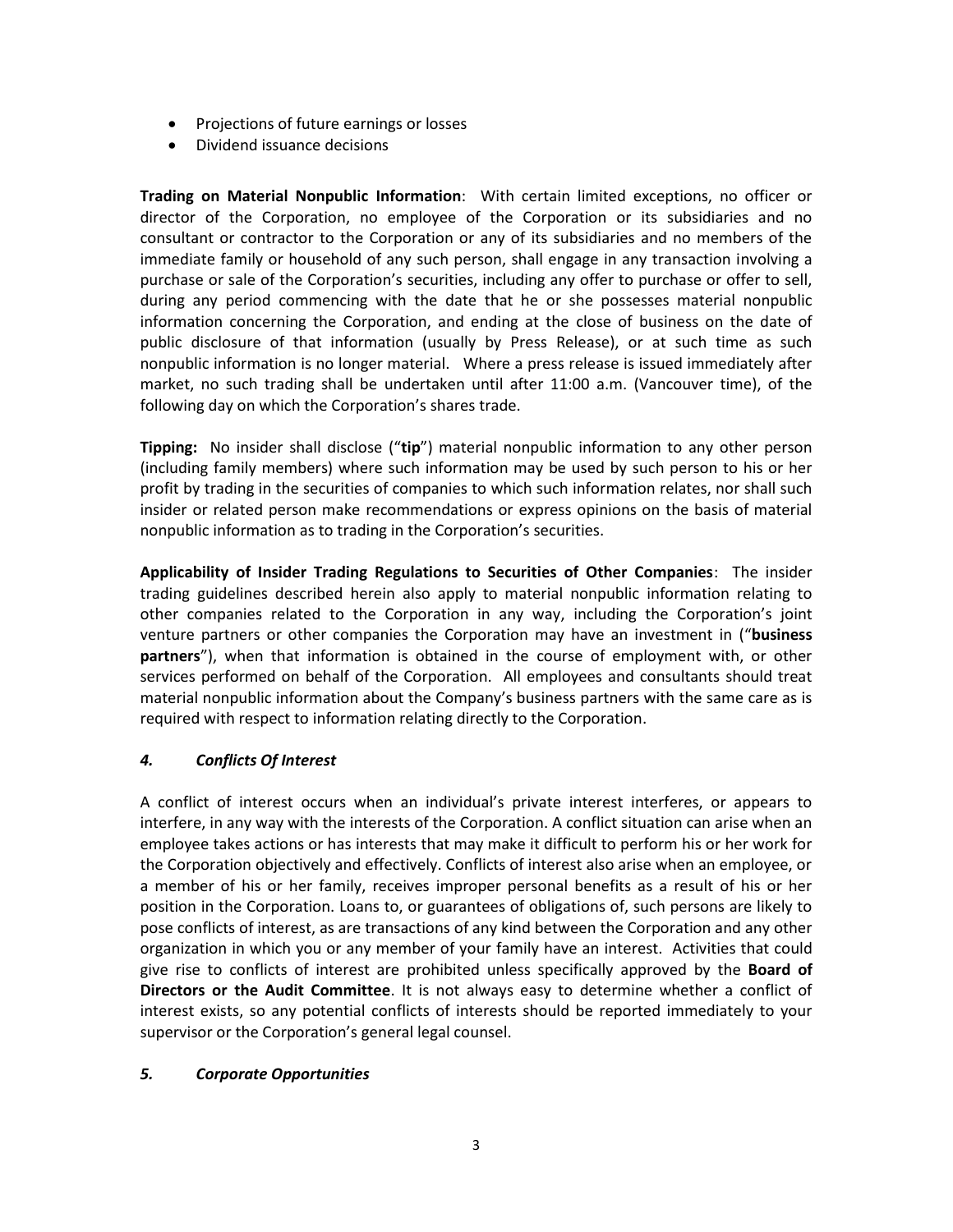Employees are prohibited from taking for their personal benefit any opportunities that arise through their employment, the use of corporate property, information or position and from using corporate property, information or position for personal gain. Employees are also prohibited from competing with the Corporation directly or indirectly. Employees owe a duty to the Corporation to advance the legitimate interests of the Corporation when the opportunity to do so arises.

# *6. Confidentiality*

Employees must maintain the confidentiality of information entrusted to them by the Corporation or that otherwise comes into their possession in the course of their employment, except when disclosure is authorized or legally mandated. Employees may be required to execute a standard form confidentiality agreement upon starting employment or from time to time during the course of employment. The obligation to preserve confidential information continues even after you leave the Corporation.

Confidential information includes all non-public information that may be of use to competitors, or harmful to the Corporation or its customers, if disclosed. It also includes information that suppliers and customers have entrusted to us.

# *7. Protection and Proper Use of Corporate Assets*

All employees should endeavor to protect the Corporation's assets and ensure their efficient use. Theft, carelessness and waste have a direct impact on the Corporation's profitability. Any suspected incidents of fraud or theft should be immediately reported for investigation.

Corporation assets such as monies, products, or computers may only be used for legitimate business purposes or other purposes approved by management. Corporation assets may never be used for illegal purposes.

The obligation to protect Corporate assets includes proprietary information. Proprietary information includes any information that is not generally known to the public or would be helpful to our competitors. Examples of proprietary information include intellectual property, such as new projects the Corporation is considering or in negotiations with, trade secrets, patents, trademarks and copyrights, as well as business, marketing and service plans, engineering and manufacturing ideas, designs, databases, records, salary information and any unpublished financial data or reports. Unauthorized use or distribution of this information is a violation of Corporation policy. It may also be illegal and may result in civil and criminal penalties. The obligation to preserve proprietary information continues even after you leave the Corporation.

## *8. Fair Dealing*

We seek to outperform our competition fairly and honestly. We seek competitive advantages through superior performance, never through unethical or illegal business practices. Stealing proprietary information, possessing trade secret information obtained without the owner's consent or inducing the disclosures of proprietary information or trade secrets by past or present employees of other companies is prohibited. Each employee should endeavor to deal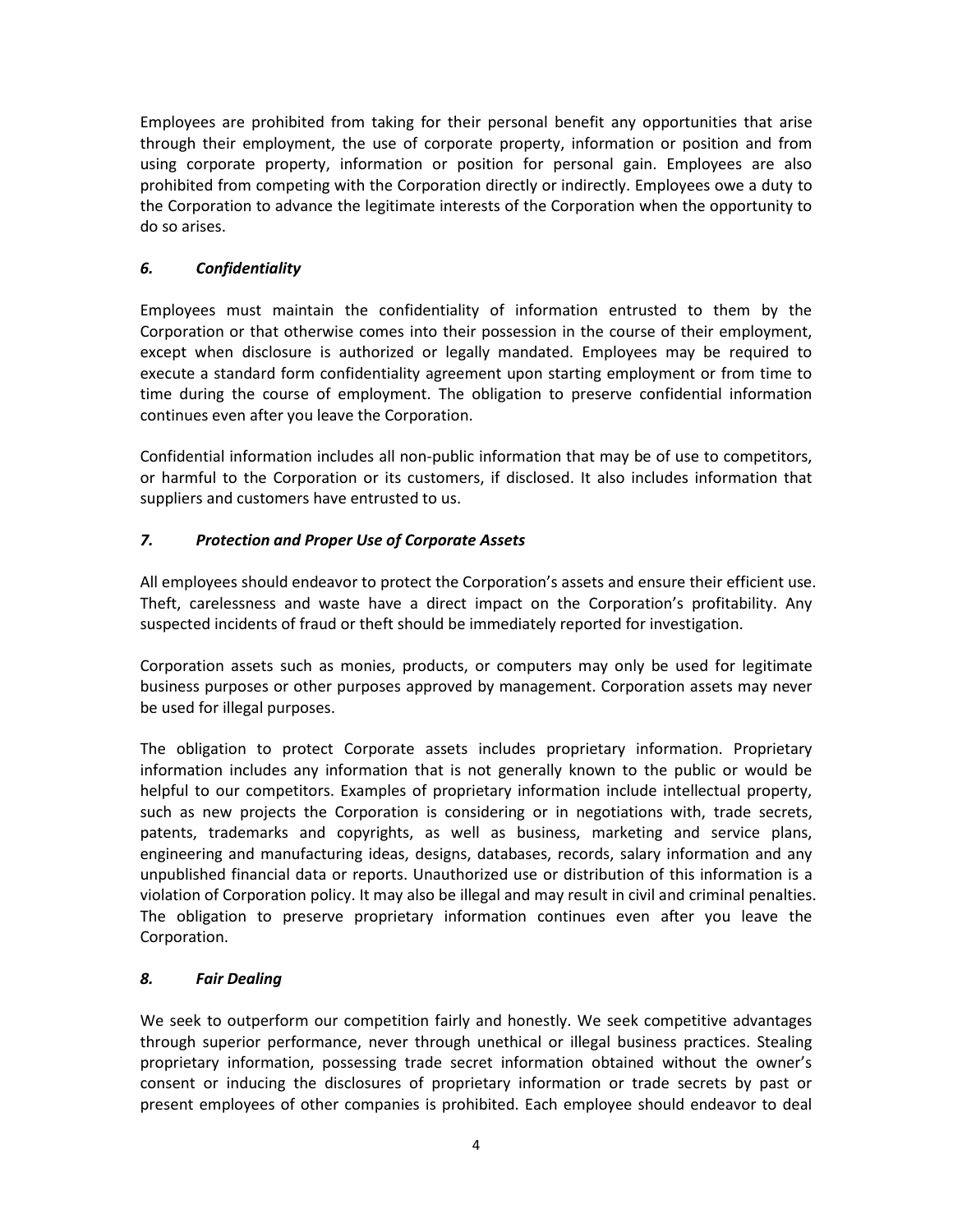fairly with the Corporation's customers, suppliers, competitors and employees. No employee should take unfair advantage of anyone through illegal conduct, manipulation, concealment, abuse of privileged information, misrepresentation of material facts or any other unfair-dealing practice.

# *9. Discrimination and Harassment*

We value the diversity of our employees and are committed to providing equal opportunity in all aspects of employment. Abusive, harassing or offensive conduct is unacceptable, whether verbal, physical or visual. Examples include derogatory comments based on racial or ethnic characteristics or personal appearance and unwelcome sexual advances. Employees are encouraged to speak out when a co-worker's conduct makes them uncomfortable, and to report harassment when it occurs.

# *10. Safety and Health*

We are all responsible for maintaining a safe and healthy workplace by following safety and health rules and practices. The Corporation is committed to keeping its workplaces free from hazards. Please report any accidents, injuries, unsafe equipment, practices or conditions immediately to a supervisor or other designated person. Threats or acts of violence or physical intimidation are prohibited.

In order to protect the safety of all employees, employees must report to work in condition to perform their duties and free from the influence of any substance that could prevent them from conducting work activities safely and effectively. The use of illegal drugs in the workplace is prohibited.

## *11. Financial Statements and Recordkeeping*

Honest and accurate recording and reporting of information is critical to our financial reporting and our ability to make responsible business decisions. The Corporation's accounting records are relied upon to produce reports for the Corporation's management, shareholders, creditors, governmental agencies and others. Our financial statements and the books and records on which they are based must truthfully and accurately reflect all corporate transactions and conform to all legal and accounting requirements and our system of internal controls. **A separate Code of Ethical Conduct for Financial Managers forms part of this Code as Schedule "A".**

All employees have a responsibility to ensure that the Corporation's records, including accounting records, do not contain any false or intentionally misleading entries. We do not permit intentional misclassification of transactions as to accounts, departments or accounting periods. All transactions must be supported by accurate documentation in reasonable detail and recorded in the proper account and in the proper accounting period.

All Corporation books, records, accounts and financial statements must be maintained in reasonable detail, must appropriately reflect Corporation transactions and must conform to both applicable legal requirements and the system of internal controls of the Corporation.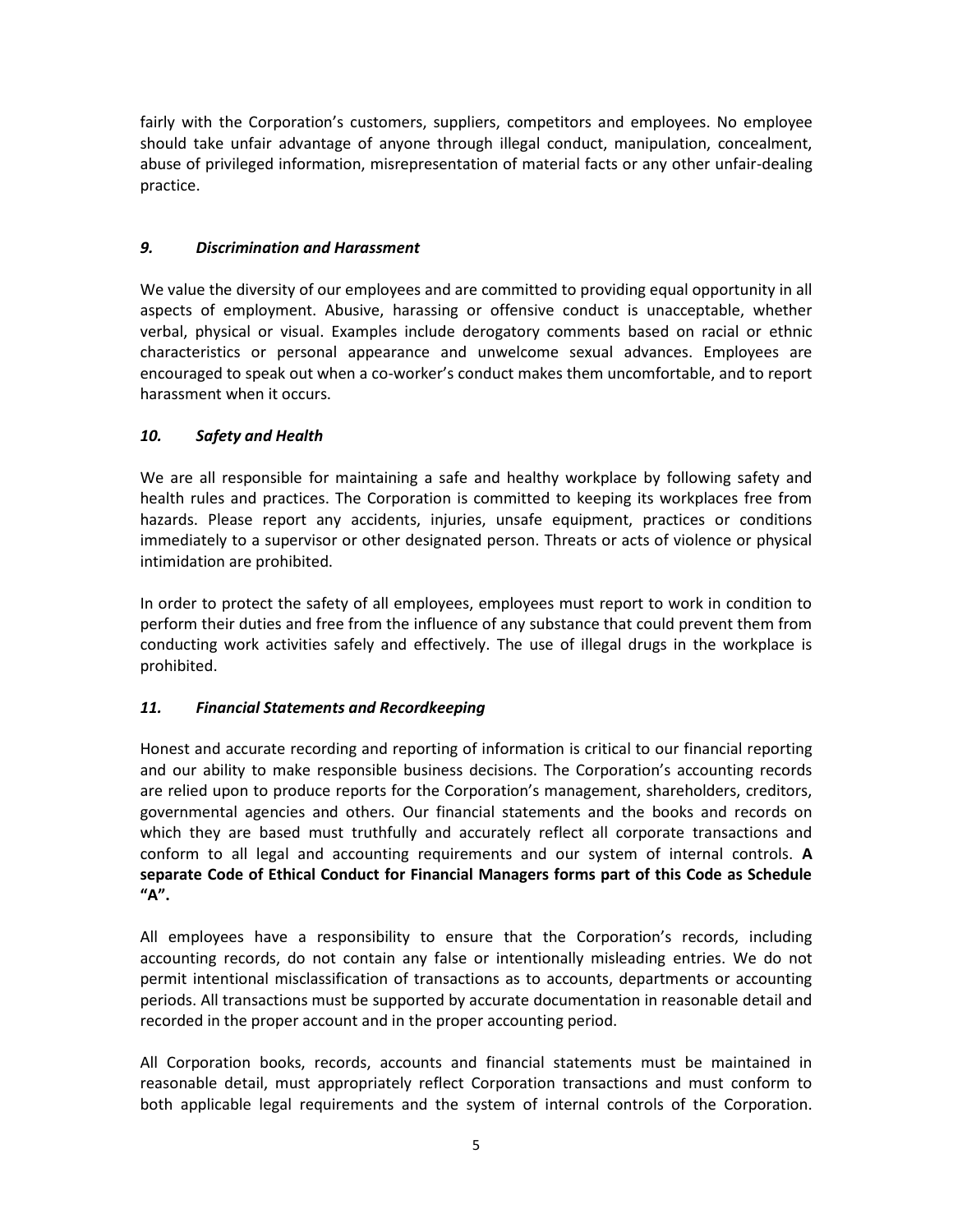Unrecorded or "off the books" funds or assets should not be maintained unless permitted by applicable laws or regulations.

Business records and communications may become public through legal or regulatory investigations or the media. We should avoid exaggeration, derogatory remarks, legal conclusions or inappropriate characterizations of people and companies. This applies to communications of all kinds, including email and informal notes or interoffice memos. Records should be retained and destroyed in accordance with the Corporation's records storage and retention policy.

# *12. Use of E-Mail and Internet Services*

E-Mail systems and Internet services are provided to help us do work. Incidental and occasional personal use is permitted, but never for personal gain or any improper purpose. You may not access, send or download any information that could be insulting or offensive to another person, such as sexually explicit material or jokes, unwelcome propositions, ethnic or racial slurs, or any other message that could be viewed as harassment. Also remember that "flooding" our systems with junk mail and trivia hampers the ability of our systems to handle legitimate Corporation business and is prohibited.

Employees should not download copyrighted materials, should not copy material that is not licensed to the Corporation and should follow the terms of a license when using material that is licensed to the Corporation. No changes should be made to licensed materials without the prior consent of the Corporation. In addition, employees are discouraged from downloading games and screensavers, as these are common sources of viruses.

Your messages (including voice mail) and computer information are considered the Corporation's property and you should not have any expectation of privacy. Unless prohibited by law, the Corporation reserves the right to access and disclose this information as necessary for business purposes. Use good judgment, and do not access, send messages or store any information that you would not want to be seen or heard by other individuals.

# *13. Political Activities and Contributions*

We respect and support the right of our employees to participate in political activities. However, these activities should not be conducted on Corporation time or involve the use of any Corporation resources such as telephones, computers or supplies. The Corporation's name must not be used in any political activity unless previously authorized by management. Employees will not be reimbursed for personal political contributions.

We may occasionally express our views on local and national issues that affect our operations. In such cases, Corporation funds and resources may be used, but only when permitted by law and by our strict guidelines. The Corporation may also make limited contributions to political parties or candidates in jurisdictions where it is legal and customary to do so. No employee may make or commit to political contributions on behalf of the Corporation without the approval of senior management.

# *14. Gifts and Entertainment*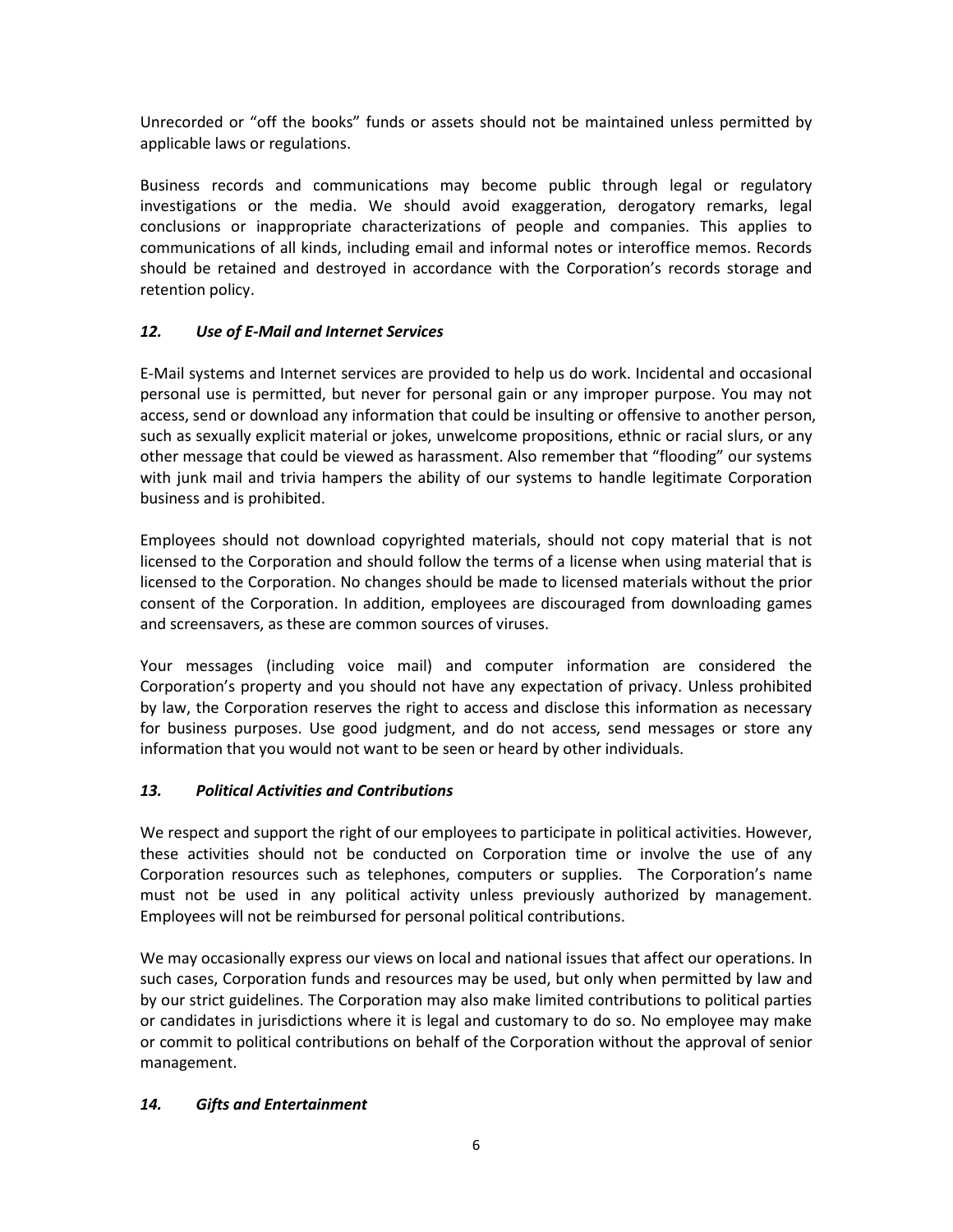Business gifts and entertainment are customary courtesies designed to build goodwill among business partners. These courtesies include such things as meals and beverages, tickets to sporting or cultural events, discounts not available to the general public, travel, accommodation and other merchandise or services. In some cultures they play an important role in business relationships. However, a problem may arise when such courtesies compromise – or appear to compromise – our ability to make objective and fair business decisions.

Offering or receiving anything of value with the intention or appearance of improperly influencing a government official or private person, in order to obtain or convey any improper advantage, or for any other corrupt purpose, is strictly prohibited. It is important to recognize that even when there is no intent to convey a bribe such intent may be inferred from the surrounding circumstances. For the purposes of this Code, the phrase "**anything of value**" includes without limitation cash, travel, meals, gifts, entertainment, favors, services, loans and loan guarantees, investment or business opportunities, the use of property or equipment, job offers, transportation, the payment or reimbursement of debt, and other tangible and intangible payments.

These guidelines apply at all times, and do not change during traditional gift-giving seasons. No gift, entertainment nor anything else of value should ever be offered, given, provided or accepted, whether directly or indirectly, by any director, employee or Agent (as defined below in section 15) of the Corporation, or by any family member of a director, employee or Agent, unless it (1) is not a cash gift, cash equivalent (which includes, without limitation, gift cards, phone cards, meal vouchers or cards) in the form of stock or other similar consideration, (2) is consistent with customary business practices, (3) is not excessive in value, (4) is not intended and cannot be construed as a bribe or payoff (5) is permitted by the rules of the recipient's employer, and (6) does not violate any applicable laws or regulations, including without limitation, the *Corruption of Foreign Public Officials Act* (Canada), and the *Foreign Corrupt*  **Practices Act** (USA), no matter where the gift occurs . Further, it must not be given with such frequency that it appears that an effort is being made to avoid restrictions under local law or this Code.

Expenses related to a gift or anything of value from a director, employee or agent of the Corporation must be supported by receipts and accurately recorded on the Corporation's books and records.

Further, all gifts, meal, travel and entertainment *of any valu*e provided by any director, employee or agent of the Corporation, or by any family member of any director, employee or agent of the Corporation, to any government official must (i) receive the prior approval (in writing) of the **Chair of the Audit Committee**, and (ii) be transparently and accurately recorded in the Corporation's books and records.

Please discuss with your supervisor any gifts or proposed gifts if you are uncertain whether they are appropriate.

#### *15. Use of Agents, Consultants, and Other Third Parties*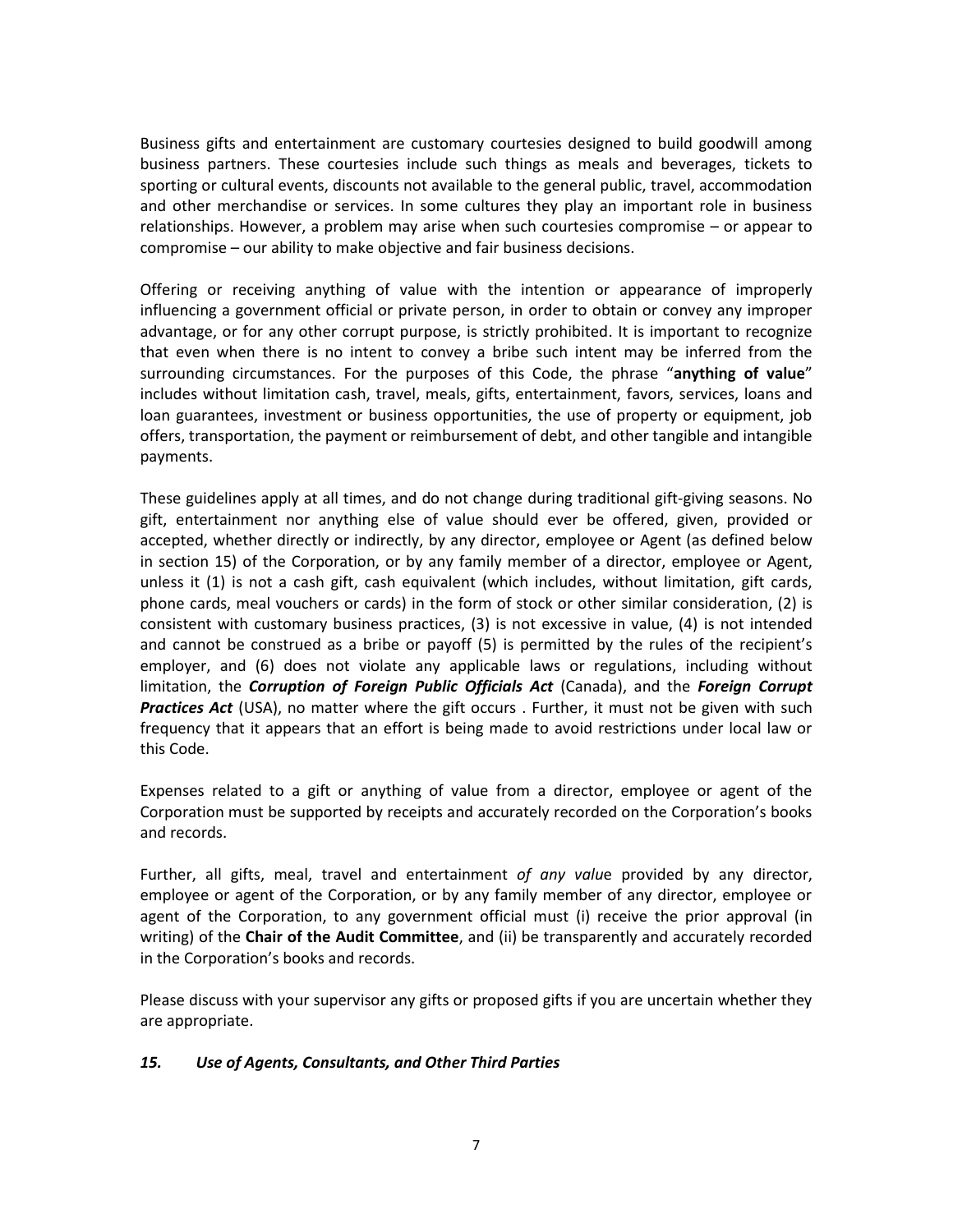The Corporation, and possibly executives and employees of the Corporation, may be held criminally liable for bribes paid by an agent, consultant, joint venture partner, business partner or other third party who can act on behalf of the Company (referred to here collectively as "**Agents**"). Actual knowledge of the bribery is not required to incur liability. In light of this fact, thorough due diligence must be conducted before entering into agreements with Agents, all agreements with Agents must contain strong provisions designed to ensure that the Agents do not violate this Code or applicable anti-corruption laws, and all employees of the Corporation must be aware of "red flags" or warning signs that could indicate a problem with an Agent.

### **a. Due Diligence**

When a director or employee of the Company initiates any business relationship with an Agent, it is important to make a full risk assessment. **It is the responsibility of General Counsel to ensure that this is done and to ensure that the results of the assessment are appropriately recorded.** This must include a background check, tailored to the risk level and significance of the proposed relationship, to ensure that the Agent possesses both the requisite qualifications and a solid reputation for business integrity. The risk level and significance associated with the Agent should be assessed based on factors such as the nature of the relationship, the size of the contract, the location where the services will be performed, and whether the services will involve interaction with government officials. At a minimum, the due diligence process should include: gathering information from available sources concerning the ownership, management, capabilities and reputation of the Agent; reviewing the proposed structure and terms of the proposed relationship, including compensation provisions; and requiring and checking multiple references.

### **b. Agreements**

Every agreement with an Agent must be in writing and describe the services to be performed, the fee basis, the amounts to be paid, and other material terms and conditions of the representation. The agreement also should contain written provisions (i) requiring that the Agents comply fully with this Section 14 of this Code and all applicable laws, rules and regulations, including anti-corruption laws, (ii) affording the Corporation appropriate monitoring and audit rights, including rights to access to books and records of the Agent, and (iii) allowing the Corporation to terminate the relationship in the event of non-compliance with any anticorruption-related undertaking. Finally, an Agreement should require that, at the time it is executed, and whenever otherwise requested by the Corporation, the Agent will sign a certification confirming its compliance with Section 14 of this Code and the applicable anticorruption laws.

Payments to Agents should never be made in cash, and should be made to the Agent's bank account in the country where the services are performed or where the Agent's offices are located.

#### **c. "Red Flags" or Other Warning Signs**

If, for any reason, any employee of the Corporation has reason to suspect that an Agent is engaging in potentially improper conduct, no further payments should be made until an investigation can be conducted. While not exclusive, the following warnings or "red flags," which may be present before entering into or during the term of an Agreement, are signs that an Agent might be engaged in inappropriate or illegal activity: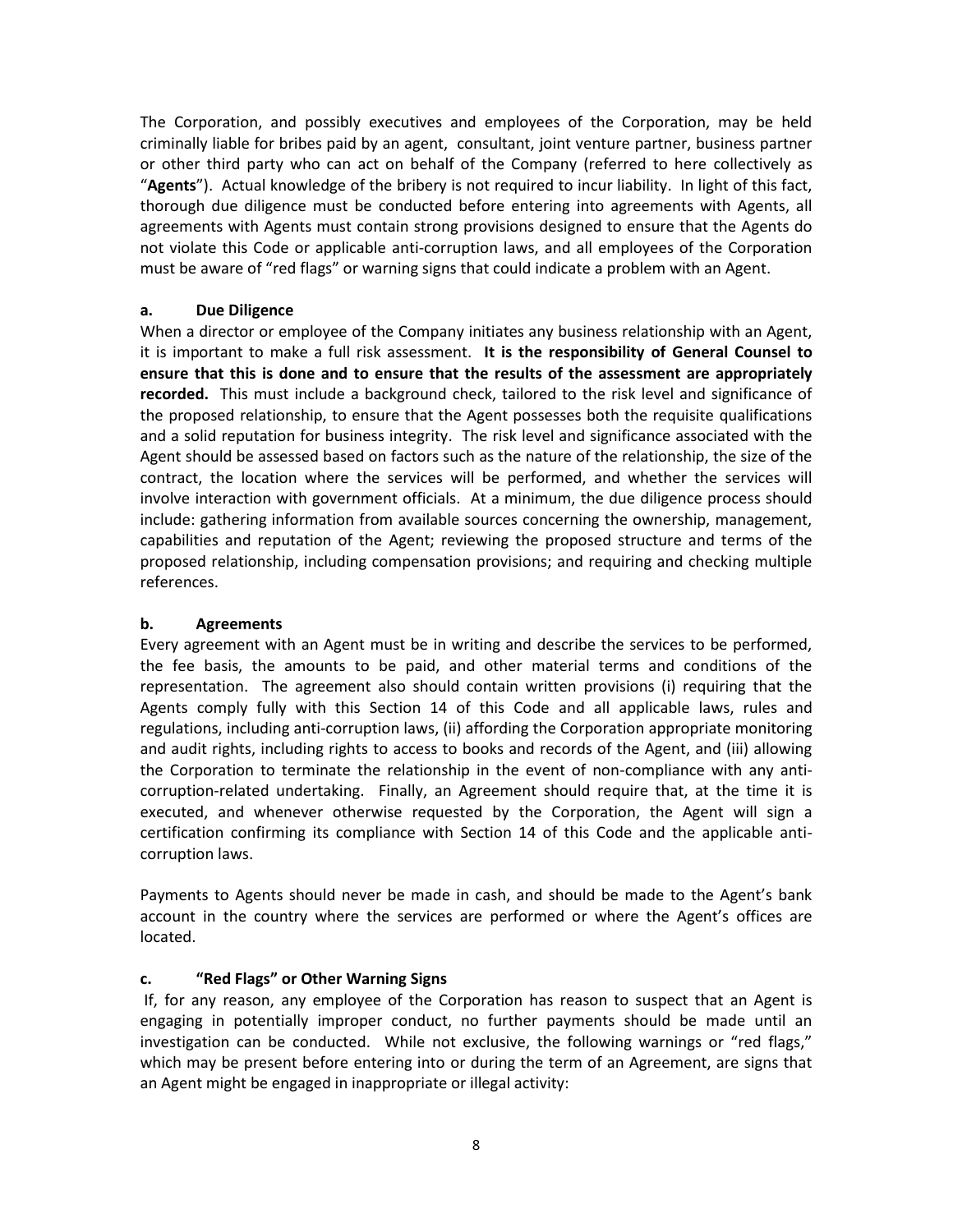- The Agent has a history or reputation for bribes or other unlawful conduct;
- There is a history or reputation of corruption in the country where the Agent being hired;
- Unusual or excessive payment requests, such as requests for over-invoicing, upfront payments, ill-defined or last-minute payments, success fees, unusual commissions, or mid-stream compensation payments;
- Requests for payment to a third party, to a numbered account, or in cash or other untraceable funds;
- Use of holding companies or other methods or parties to obscure ownership or participation of the Agent, without adequate business justification;
- Any refusal by the Agent to provide records and documents.

### **d. Facilitating payments**

Although some anti-bribery laws permit payments to government officials in limited circumstances for the purpose of facilitating or expediting the administrative performance of routine governmental actions, it is the Corporation's policy that no such payments may be made.

### **e. Exceptions**

Any exception to Section 15 of this Code, including with respect to payments arrangements, must be approved in advance **by the Board of Directors**.

### *16. Waivers of This Code of Business Conduct and Ethics*

Any waiver of this Code with respect to a director or officer of the Corporation may be made only by the **Board of Directors or the Audit Committee**. Any such waiver will be promptly disclosed to the extent required by applicable laws or stock exchange regulations.

## *17. Reporting of any Illegal or Unethical Behavior*

We have a strong commitment to conduct our business in a lawful and ethical manner. Employees are encouraged to talk to supervisors, managers or other appropriate personnel when in doubt about the best course of action in a particular situation and to report violations of laws, rules, regulations or this Code. **Potential violations of the anti-bribery provisions should be reported directly to a Chair of the Audit Committee.**

We prohibit retaliatory action against any employee who, in good faith, reports a possible violation. It is unacceptable to file a report knowing it to be false.

#### *18. Compliance Procedures*

This Code cannot, and is not intended to, address all of the situations you may encounter. There will be occasions where you are confronted by circumstances not covered by policy or procedure and where you must make a judgment as to the appropriate course of action. Since we cannot anticipate every situation that may arise, it is important for the Corporation to set forth a general way to approach a new question or problem. These are the steps to keep in mind: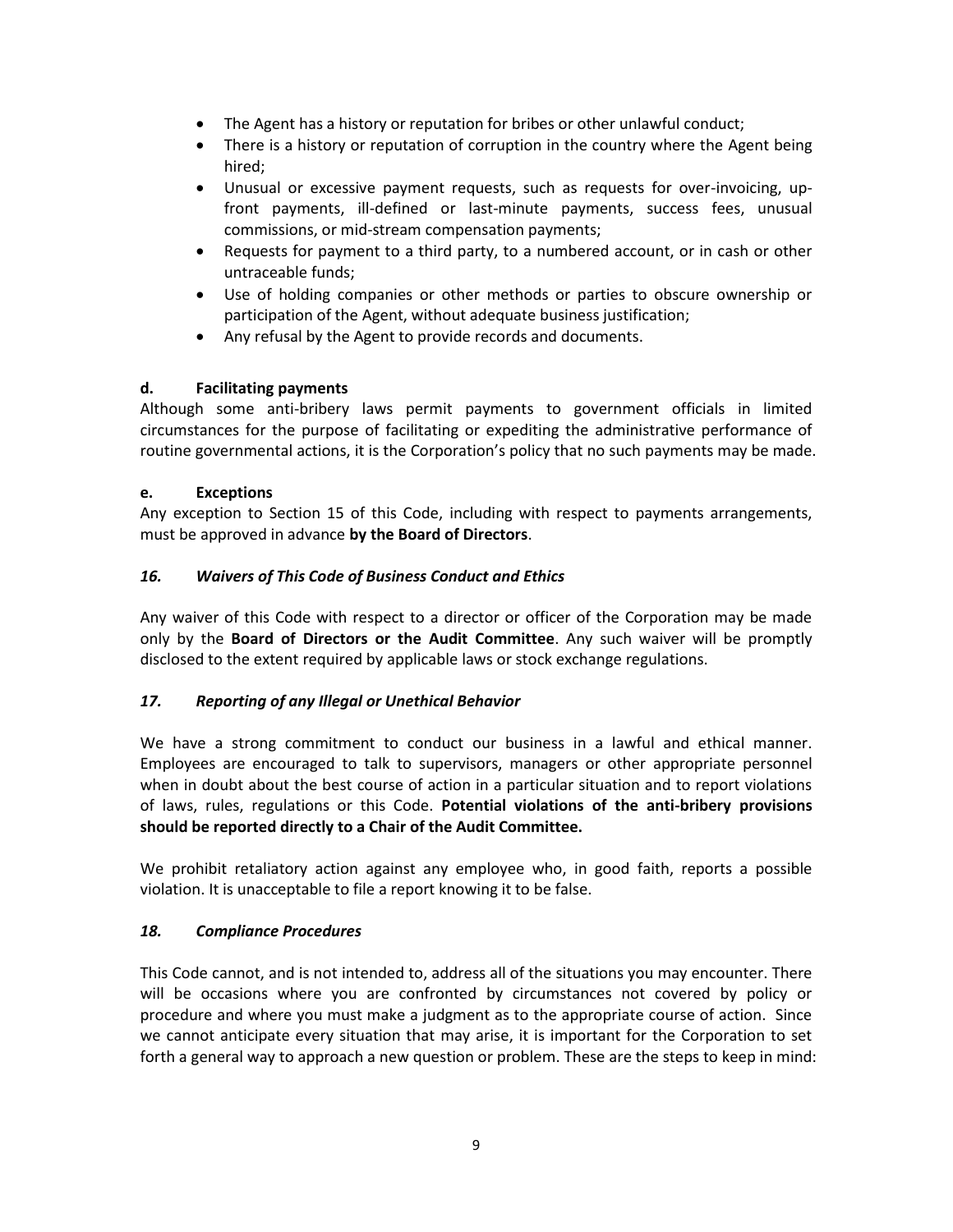• *Make sure you have all of the facts.* In order to reach the right solutions, you must be as fully informed as possible.

• *Ask yourself what you are specifically being asked to do.* This analysis will enable you to focus on the specific issues that are raised and the available alternatives. Use your judgment and common sense. If something seems unethical or improper, it probably is.

• *Clarify your responsibility and role.* In most situations, there is shared responsibility. Are your colleagues informed? It may help to get others involved and to discuss the problem.

• *Discuss the problem with your supervisor.* This approach is best in most if not all situations. Your supervisor may be more knowledgeable about the issue and will appreciate being brought into the process. It is a supervisor's responsibility to help you to solve problems.

• *Seek help from Corporation resources.* In the rare instance in which it may not be appropriate to discuss an issue with your supervisor, or in which you feel uncomfortable approaching your supervisor you have the option to:

- report the issue using Corporation's the anonymous Whistleblower system
- discuss the problem with the Corporation's general legal counsel; or
- If you prefer to write, address your concerns to the Corporation's general legal counsel or the Chief Executive Officer.

• *You may report ethical violations in confidence and without fear of retaliation on the Whistleblower phone lines.* If your situation requires that your identity be kept secret, the Corporation will protect your anonymity. The Corporation does not permit retaliation of any kind against employees for good faith reports of ethical violations. An officer or employee who retaliates against someone who has reported an ethical violation in good faith is subject to discipline up to and including termination of employment. These procedures are intended to encourage and enable employees and others to raise serious concerns within the Corporation rather than seeking resolution outside the Corporation.

• *Ask first.* If you are unsure of the proper course of action, seek guidance before you act. If you do not feel comfortable discussing the matter with your supervisor, please call the Corporation's general legal counsel. If you require an interpreter, every reasonable effort will be made to provide you with one. We strive to ensure that all questions or concerns are handled fairly, discreetly and thoroughly.

**I, , acknowledge having read and understood this Code of Conduct and agree to comply with it at all times**.

*Signature Date*

**EFFECTIVE DATE**